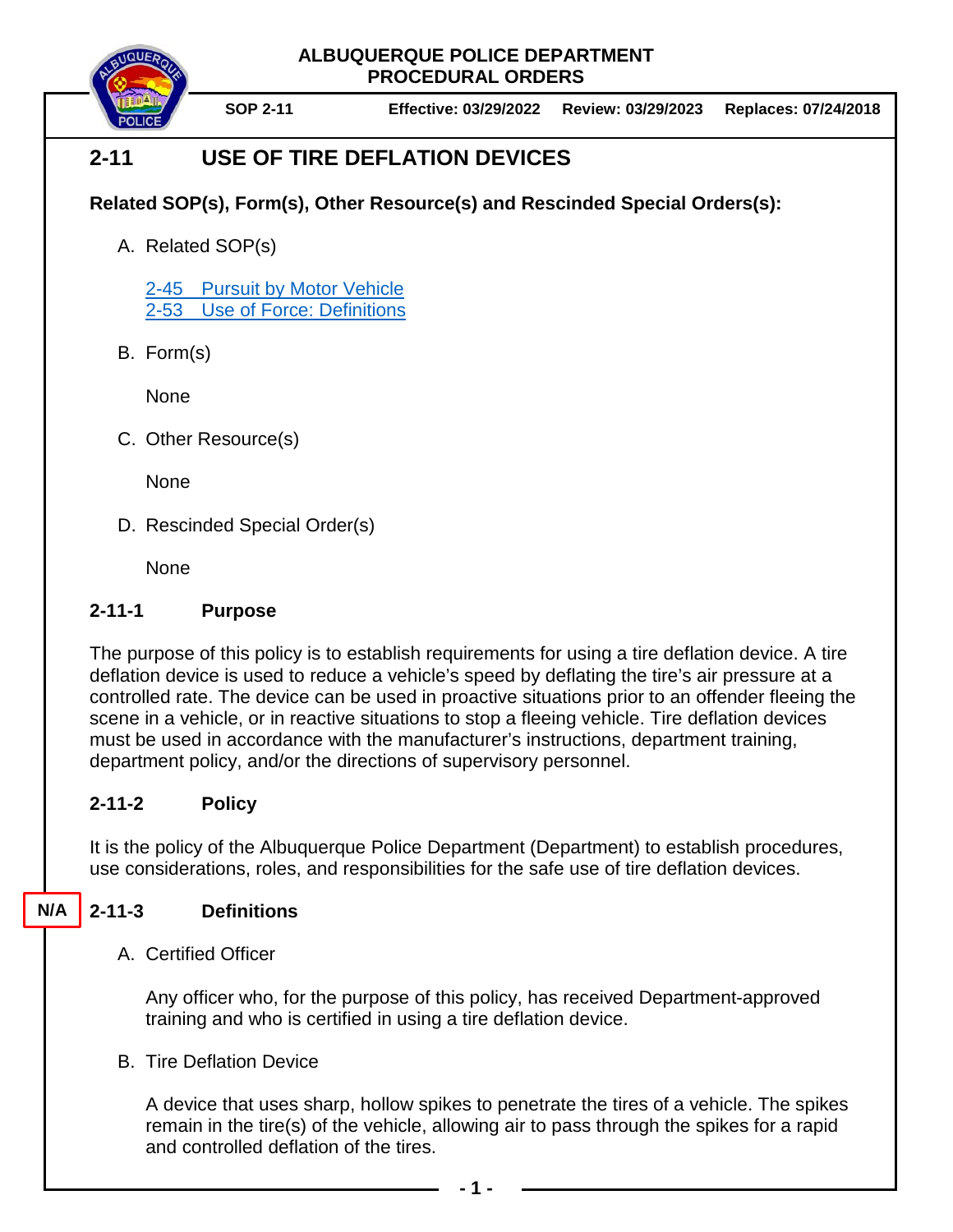# **ALBUQUERQUE POLICE DEPARTMENT PROCEDURAL ORDERS SOP 2-11 Effective: 03/29/2022 Review: 03/29/2023 Replaces: 07/24/2018 2-11-4 Procedures** A. Only sworn personnel who have successfully completed Department-approved certification training, by a certified instructor, in the proper use of the tire deflation device may use the device. B. Only Department-issued tire deflation devices shall be used, which include: 1. Spike Belt; and 2. Stop Stick. C. The tire deflation device may only be used: 1. During pursuits that have been authorized by a supervisor; 2. Where the vehicle pursuit would not be authorized but when the driver's detention would be lawful; or 3. If feasible, on a stationary vehicle in order to reduce the vehicle's speed if the driver were to flee in the vehicle. a. If the driver flees, sworn personnel are permitted to use a tire deflation device with authorization from a supervisor in order to slow the moving vehicle, to increase public safety, and to allow for apprehension of the driver who is fleeing.

D. The tire deflation device shall not be used on two- or three-wheeled vehicles, unless the use of deadly force is justified, as defined in SOP Use of Force: Definitions.

#### **2-11-5 Use Considerations 6**

**6**

**1**

- A. Using a tire deflation device in an attempt to stop a fleeing motor vehicle or prevent a stationary vehicle from fleeing is considered a seizure under the Fourth Amendment of the U.S. Constitution.
- B. When determining whether to use a tire deflation device, sworn personnel shall consider the totality of the circumstances and the need for apprehension of an individual against the potential risks of the use of the tire deflation device.
- C. Motor vehicle pursuits inherently are dangerous and attempts by sworn personnel to bring a pursuit to a safe conclusion, including using tire deflation devices, carry with them additional risks and dangers. In order to reduce the risks to sworn personnel using a tire deflation device, the following safety issues shall be considered: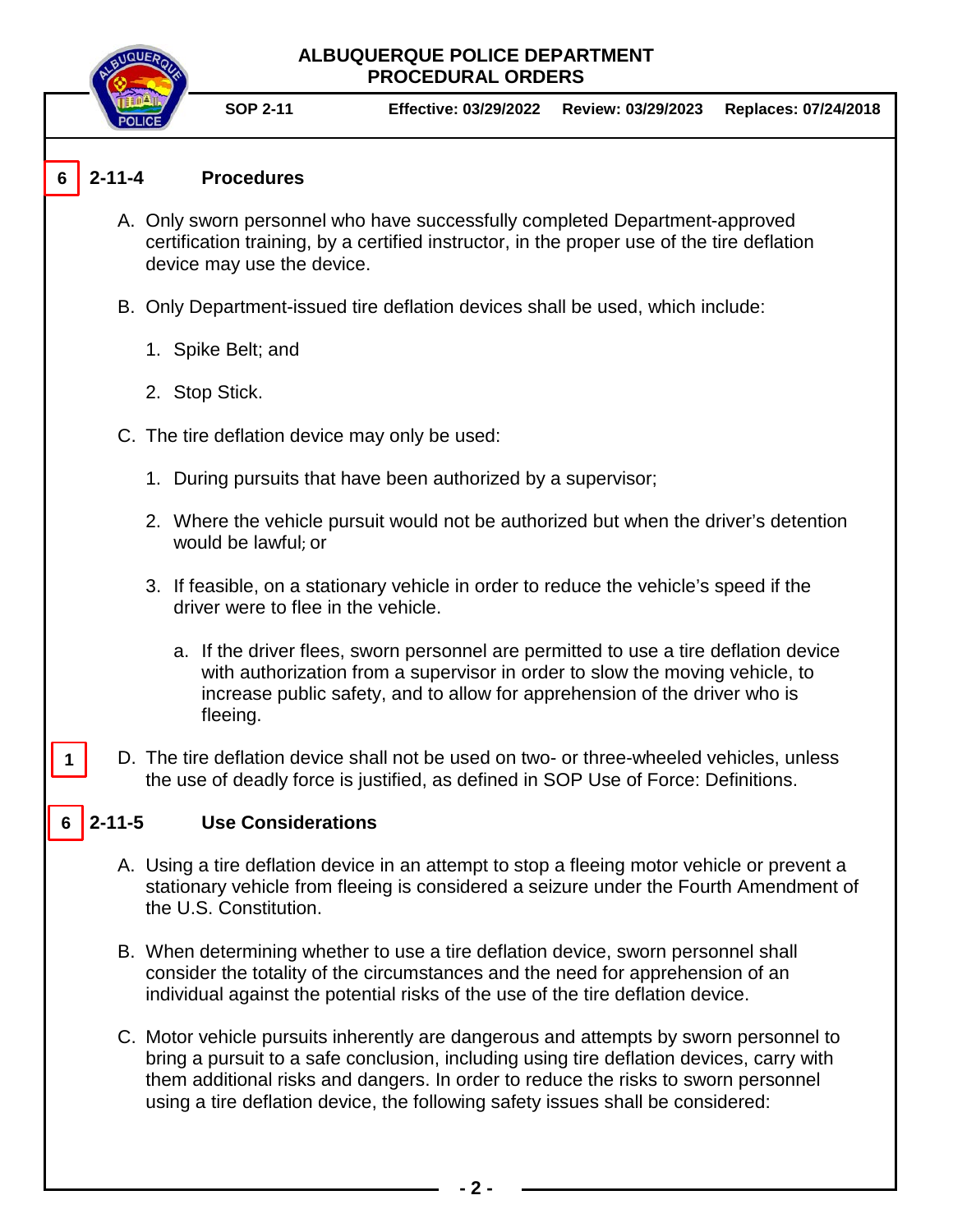# **ALBUQUERQUE POLICE DEPARTMENT PROCEDURAL ORDERS SOP 2-11 Effective: 03/29/2022 Review: 03/29/2023 Replaces: 07/24/2018** 1. Sworn personnel shall use the device from behind cover, which should provide them protection from a motor vehicle traveling at a high speed (e.g., bridge abutment, overpass pillars, concrete barrier, or large trees); 2. Certified sworn personnel shall not use a vehicle as cover when deploying the tire deflation device; 3. Deployment location should allow the officer to safely observe the suspect vehicle and other traffic as it approaches; 4. Certified sworn personnel shall always have a pre-planned escape route available when planning for deployment of the TDD; 5. Although low-light and dark conditions can provide an officer with a level of concealment, it can make judging distance and the lane position of a vehicle difficult; and 6. Certified sworn personnel shall allow for sufficient time for the proper placement of a tire deflation device, as rushed deployments often are ineffective and dangerous. D. Certified sworn personnel shall not enter the roadway, or lanes of travel, in order to remove the tire deflation device until such time as all vehicles involved in the pursuit have passed and it is safe to do so. **2-11-6 Roles and Responsibilities** A. The pursuing officer shall: 1. Ensure their actions are consistent with SOP Pursuit by Motor Vehicle; 2. Maintain communications with the TDD certified officer; 3. Decrease vehicle speed as they approach the tire deflation device location and proceed cautiously through the area; and 4. If the tire deflation device has not been removed from the roadway, sworn personnel involved in the pursuit should continue driving over the device. Do not attempt to swerve or come to an abrupt stop. B. The TDD certified officer shall: 1. Notify the supervisor of the intended deployment of a tire deflation device and the location;  $6 \overline{)2 - 11 - 6}$ **5**

2. Ensure that they communicate with the pursuing sworn personnel regarding the exact location of the planned tire deflation device;